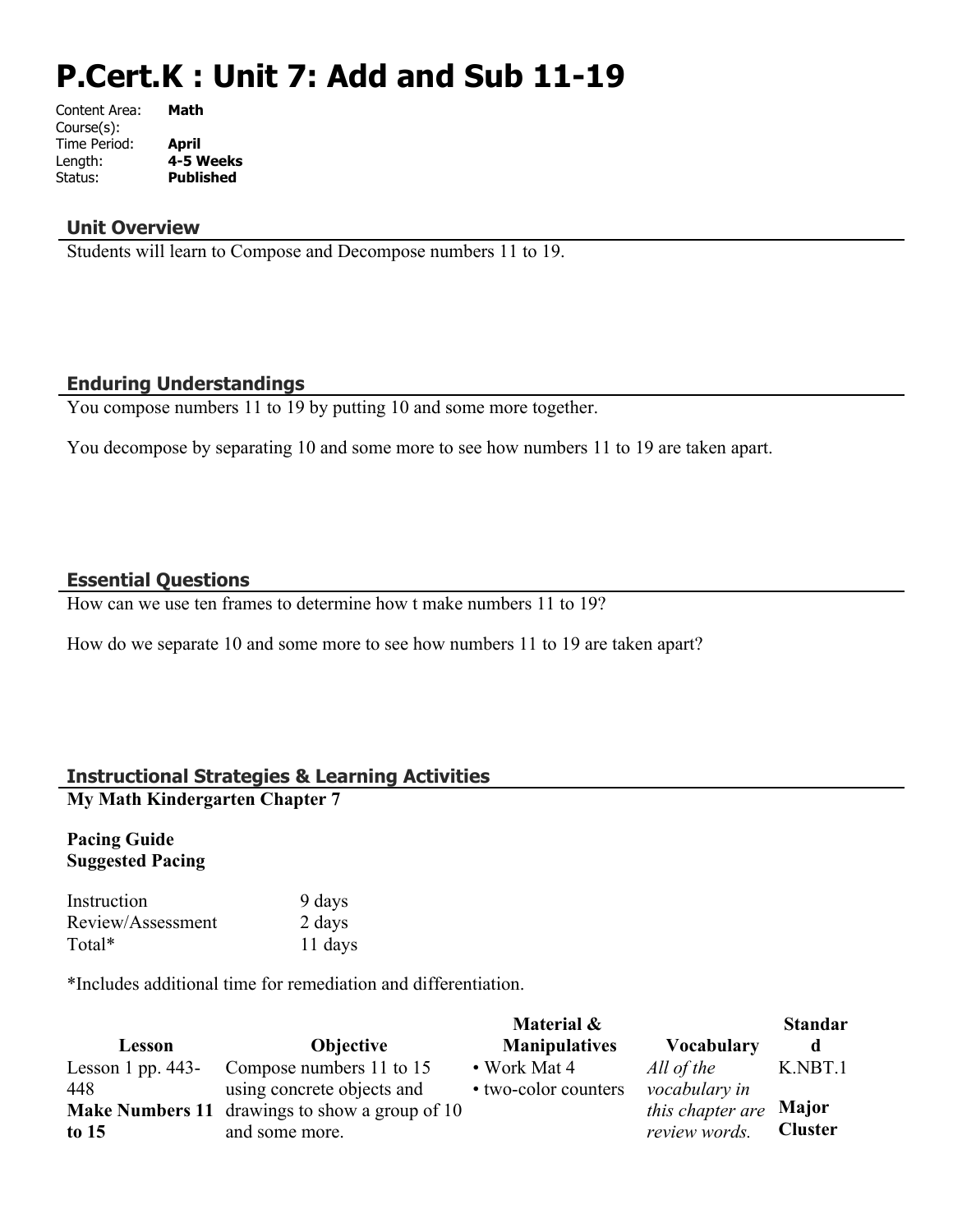| Lesson $2$ pp. 449-                                      | Decompose numbers 11 to 15                                                                     | • Work Mat 4                                              | $1$ vii $2, 3$<br>5, 6, 7, 8<br>K.NBT.1  |
|----------------------------------------------------------|------------------------------------------------------------------------------------------------|-----------------------------------------------------------|------------------------------------------|
| 454<br><b>Take Apart</b><br>Numbers 11 to 15             | using concrete objects and<br>drawings to show a group of 10<br>and some more.                 | • red counters                                            | Major<br><b>Cluster</b>                  |
| Lesson $3$ pp. $455$ -                                   | Make a table to solve problems. • purple and yellow                                            |                                                           | MP 2, 3,<br>6, 7<br>K.NBT.1              |
| 460<br><b>Problem-Solving</b><br><b>Strategy: Make a</b> |                                                                                                | connecting cubes<br>• chart paper<br>• red and blue tiles | Major<br><b>Cluster</b>                  |
| <b>Table</b>                                             |                                                                                                |                                                           | <b>MP</b> 1, 4,<br>5, 6                  |
| <b>Check My Progress</b><br>Lesson 4 pp. $463-$          | Compose numbers 16 to 19                                                                       | • Work Mat 4                                              | K.NBT.1                                  |
| 468<br>to 19                                             | using concrete objects and<br>Make Numbers 16 drawings to show a group of 10<br>and some more. | • two-color counters                                      | <b>Major</b><br><b>Cluster</b>           |
| Lesson $5$ pp. 469-                                      | Decompose numbers 16 to 19                                                                     | • Work Mat 4                                              | <b>MP</b> 1, 4,<br>5, 6, 7, 8<br>K.NBT.1 |
| 474<br><b>Take Apart</b><br>Numbers 16 to 19             | using concrete objects and<br>drawings to show a group of 10<br>and some more.                 | • red counters                                            | Major<br><b>Cluster</b>                  |
| <b>My Review and Reflect</b>                             |                                                                                                |                                                           | MP <sub>1</sub> , 2,<br>3, 4, 6, 7       |

**MD 2.3** 

# **Integration of 21st Century Themes and Career Exploration**

| CRP.K-12.CRP2 | Apply appropriate academic and technical skills.                                   |
|---------------|------------------------------------------------------------------------------------|
| CRP.K-12.CRP4 | Communicate clearly and effectively and with reason.                               |
| CRP.K-12.CRP8 | Utilize critical thinking to make sense of problems and persevere in solving them. |
| CRP.K-12.CRP1 | Act as a responsible and contributing citizen and employee.                        |

## **Technology Integration**

Utilize programs on the IPad.

Use of Shutterfly Share Site.

Smartboard lessons and technology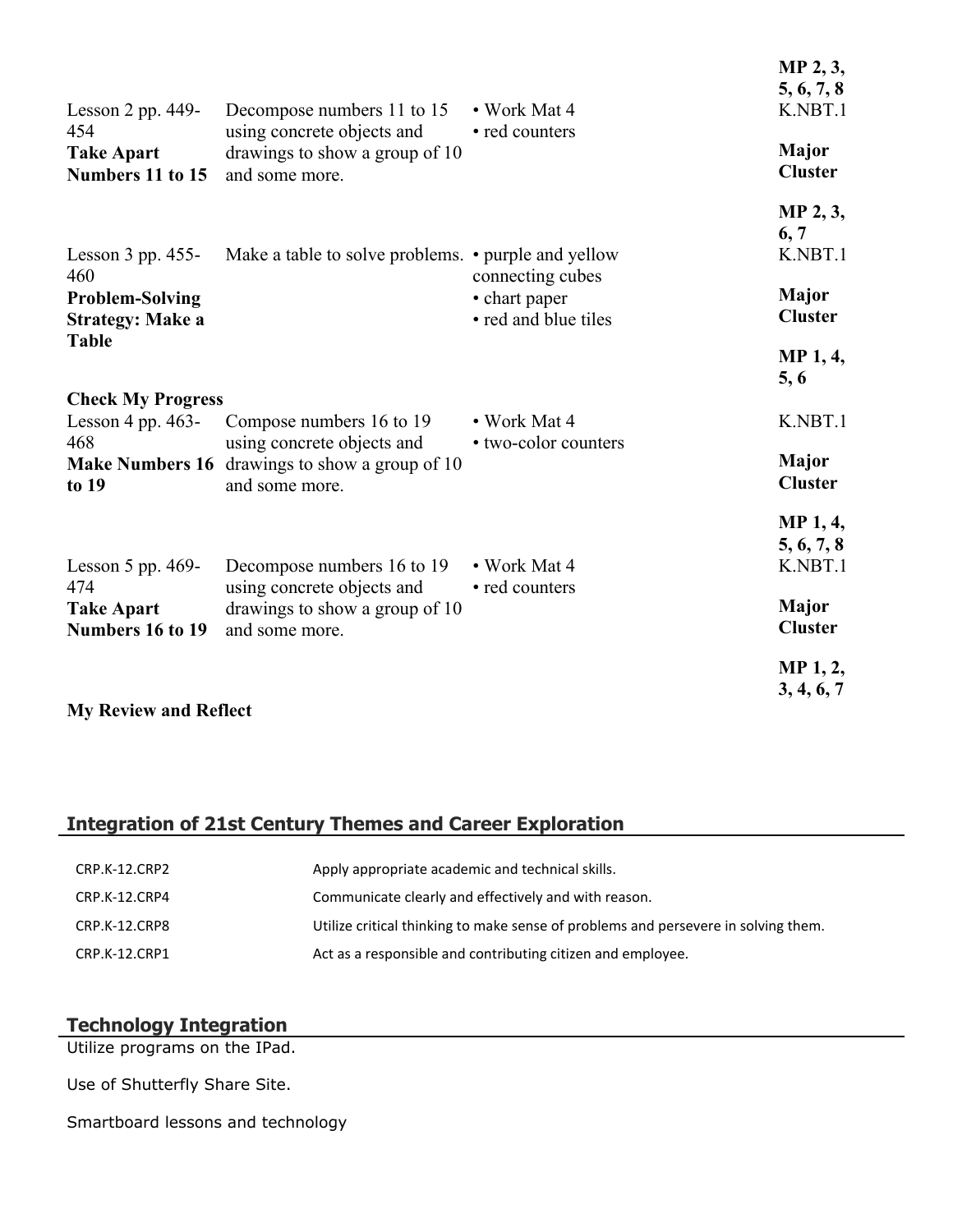## **Interdisciplinary Connections**

| LA.RF.K.1        | Demonstrate understanding of the organization and basic features of print.                                                                                                                          |
|------------------|-----------------------------------------------------------------------------------------------------------------------------------------------------------------------------------------------------|
| LA.RF.K.2        | Demonstrate understanding of spoken words, syllables, and sounds (phonemes).                                                                                                                        |
| LA.RI.K.1        | With prompting and support, ask and answer questions about key details in a text.                                                                                                                   |
| LA.RF.K.3        | Know and apply grade-level phonics and word analysis skills in decoding and encoding<br>words.                                                                                                      |
| LA.RI.K.2        | With prompting and support, identify the main topic and retell key details of a text.                                                                                                               |
| LA.RI.K.4        | With prompting and support, ask and answer questions about unknown words in a text.                                                                                                                 |
| <b>LA.RI.K.7</b> | With prompting and support, describe the relationship between illustrations and the text<br>in which they appear (e.g., what person, place, thing, or idea in the text an illustration<br>depicts). |

## **Differentiation**

Each chapter in My Math teacher manual contains differentiated instruction for Approaching level, On Level and Above level students.

# **Modifications & Accommodations**

I&RS and 504 accommodations will be utilized in addition to the differentiated instruction in the Unit.

**Benchmark Assessments**

Check My Progress

# **Formative Assessments**

Teacher observation

Discussion

Worksheets